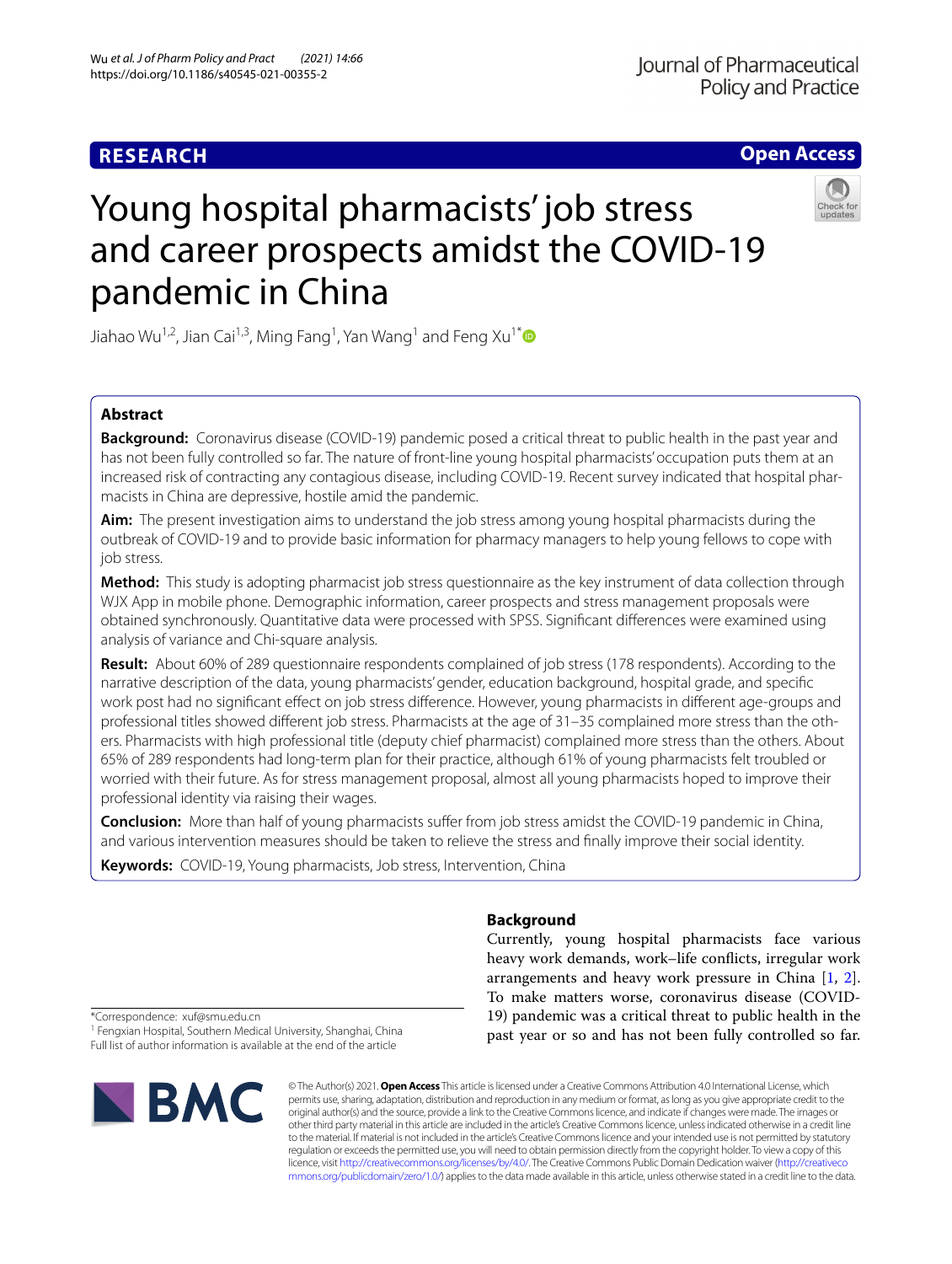Latest news cites that Chinese mainland reports 27 new COVID-19 cases, with 20 locally transmitted in Guangdong, and the results of detected gene sequencing in all infected patients in Guangzhou's latest outbreak are homologous, all from variants detected in India  $[3]$  $[3]$ . The nature of hospital pharmacists' occupation puts them at an increased risk of getting any contagious COVID-19 [[4\]](#page-4-3). Young pharmacists are usually on the front-line of the COVID-19 outbreak response and as such are more at risk of contracting this virus [\[5](#page-4-4)]. Besides, as social distancing and non-essential businesses are implemented to control the physical spread of COVID-19, these challenging measures increased stress, anxiety, depressive symptoms, and exacerbation of pre-existing mental illness [\[6](#page-4-5)]. Recent surveys reported negative psychological efects were induced by COVID-19 pandemic, which included stress, fear, anxiety, depression, burnout, hostility, and mental exhaustion in hospital pharmacists in China [\[7](#page-4-6), [8\]](#page-4-7).

Evidences showed that young pharmacists' job identity and self-satisfaction have been at a low level in China  $[9-11]$  $[9-11]$ . On the one hand, job burnout (such as repeated drug dispensing from day to day), lack of sense of accomplishment and low social position (compared with medical doctors in hospital) contributed to the low level [\[12](#page-4-10)]. On the other hand, the low income of young pharmacists has a great negative infuence on their good life. Before year of 2017, there was still 15% drug price bonus in medical institution in China. At that time pharmacists were regarded as money-maker for hospital and they got more pay from hospital. Now, circumstances change with the passage of time. Drug price bonus in hospital is zero. The salary of hospital pharmacists has been greatly reduced. Low income brings about their survival challenge, and impairs their physical and mental health [\[13](#page-4-11)]*.* Last but not least, pharmacists especially young dispensing fellows face the challenge of professional transformation from simply dispensing to providing clinical pharmacy service. Many young dispensing pharmacists even have sprouted their intention to resign in the new context of COVID-19 pandemic. In short, as the health care system in China is diferent from that of other countries, the characteristics of pharmacist job stress might be diferent from that of other countries  $[14, 15]$  $[14, 15]$  $[14, 15]$  $[14, 15]$  $[14, 15]$ . Thus it is necessary to clarify the current situation of job stress among Chinese young hospital pharmacists during the outbreak of COVID-19. This work aims to provide basic information for pharmacy managers to help young fellows to cope with job stress.

## **Methods**

All data are divided into four sections and collected through WJX App in mobile phone. The first section was the demographic information of the respondents. The second section was job stress questionnaire. We adopted the validated pharmacist job stress questionnaire scale as the key instrument  $[16]$  $[16]$  $[16]$ , which was composed of 12 job stress-related questions based on the various elements of the work (workload, work time, salary, relations with colleagues and leader, etc.) with fve-level Likert scale (from strongly disagree, disagree, neutral, agree, to strongly agree, respectively, and grades assigning from 1 to 5 points, respectively). For each respondent the total score ranged from the minimum 12 to the maximum 60 points. The higher the sum value, the greater the job stresses. The third section dealt with personal viewpoints on profession development prospects. The fourth section was free comments on stress management proposals.

The survey was conducted from August 1 through September 30, 2020. Each mobile phone account is only allowed to submit once in order to avoid submitting questionnaires repeatedly. The study sample is young hospital pharmacists under the age of 35 years who work in the medical institutions at all levels in China. Participation was voluntary, and the responses were anonymous and no identifable information was collected. Data differences were examined using analysis of variance and Chi-square test.

# **Results**

# **Demographic data**

A total of 289 survey respondents were efectively recovered with 219 females. 32 pharmacists were less than 25 years old and 153 pharmacists were over 31 years old. Among them, 213 pharmacists were assistant pharmacist or pharmacist, and only 5 pharmacists were deputy chief pharmacist. The other relevant demographic information and practice information of the respondents are given in Table [1](#page-2-0).

## **Job stress data**

Based on scale assignment statistics, score less than 24 points is regarded as no much job stress, score between 24 and 36 points is regarded as certain job stress, and score more than 36 points is regarded as higher job stress. In this survey, 18 respondents (6.23%) claimed they do not feel too much job stress (6.23%), 93 respondents (32.18%) felt a certain job stress, and 178 respondents (61.59%) expressed higher job stress (Fig. [1](#page-2-1)).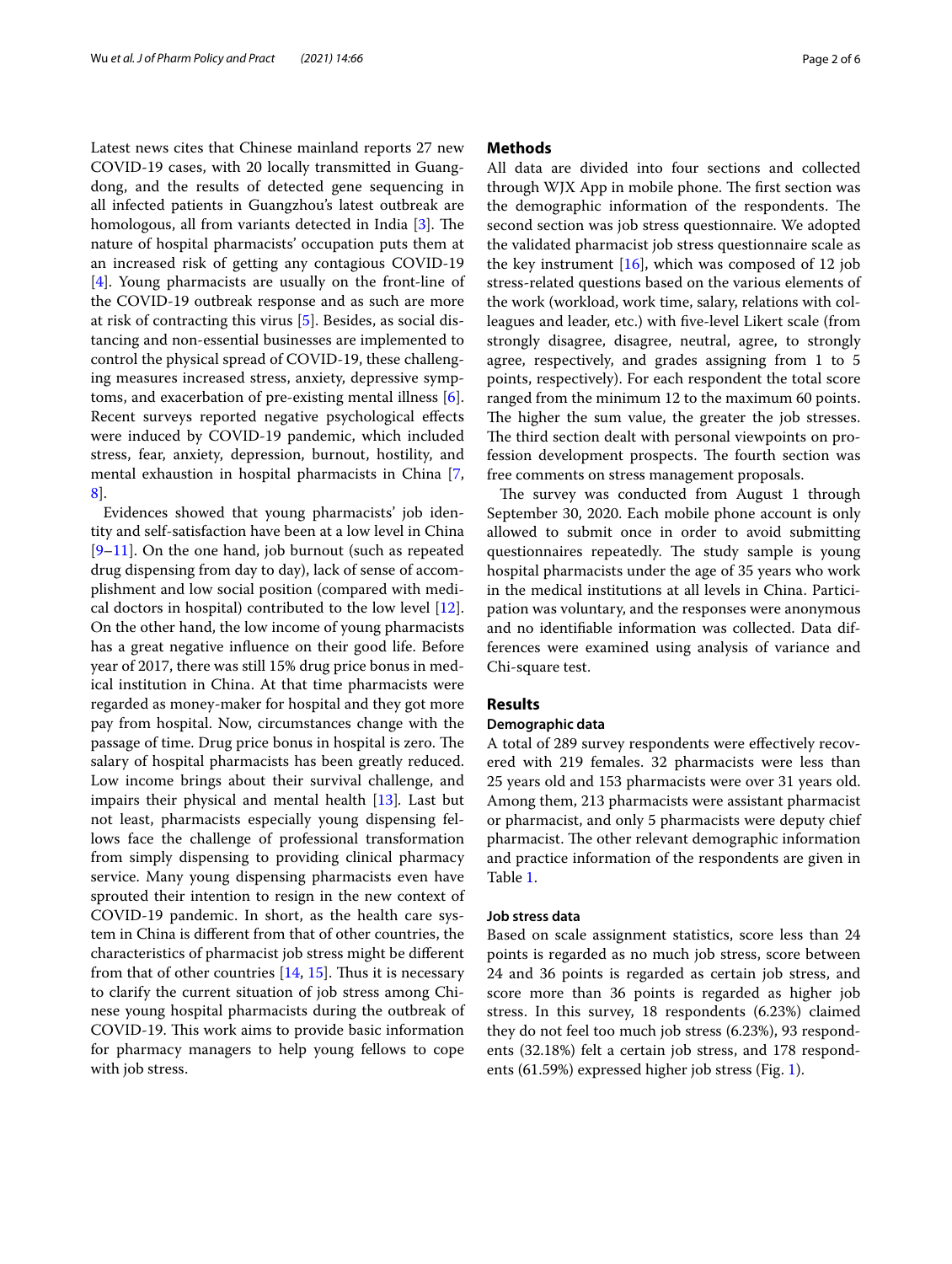<span id="page-2-0"></span>**Table 1** Demographic information and practice information of the respondents

| Variable                                | Quantity     |
|-----------------------------------------|--------------|
| Gender                                  |              |
| Male                                    | 70 (24.22%)  |
| Female                                  | 219 (75.78%) |
| Age                                     |              |
| Less than 25                            | 32 (11.07%)  |
| $26 - 30$                               | 104 (35.99%) |
| $31 - 35$                               | 153 (52.94%) |
| Education background                    |              |
| Associate degree and below              | 40 (13.84%)  |
| Bachelor degree                         | 196 (67.82%) |
| Master degree or above                  | 53 (18.34%)  |
| Hospital grade                          |              |
| l evel 1                                | 42 (14.53%)  |
| l evel 2                                | 44 (15.22%)  |
| Level 3                                 | 203 (70.24%) |
| Professional title                      |              |
| Assistant pharmacist                    | 40 (13.84%)  |
| Pharmacist                              | 173 (59.86%) |
| Pharmacist-in-charge                    | 71 (24.57%)  |
| Deputy chief pharmacist                 | 5 (1.73%)    |
| Chief pharmacist                        | $O(0\%)$     |
| Specific work post                      |              |
| Dispensing pharmacy                     | 190 (65.74%) |
| Clinical pharmacy service               | 55 (19.03%)  |
| Pharmacy intravenous admixture services | 28 (9.69%)   |
| Other work posts                        | 16 (5.54%)   |

<span id="page-2-1"></span>

# **Job stress** *vs* **gender, age, education background, hospital grade, professional title and specifc work post**

Our data (Table [2\)](#page-2-2) showed that no gender, education background, hospital grade and specifc work post diferences in the job stress among young pharmacists in this survey. However, diferent age and diferent professional titles indicated a certain association with job stress. On one hand, young hospital pharmacist with diferent agegroup showed signifcant diferences in job stress levels  $(P<0.01)$ . The job stress score  $(36.34 \pm 10.86)$  of pharmacists in 31- to 35-year-old age-group was higher than that of other age-group  $(28.28 \pm 10.71)$  in less than 25-yearold age-group and  $34.56 \pm 9.23$  in 26–30-year-old agegroup), suggesting that job stress increased with length of employment. On the other hand, corresponding to length of employment, there was a signifcant diference in the job stress among young pharmacists with diferent professional titles. Their job stress scores were  $29.88 \pm 10.72$ ,  $35.07 \pm 10.74$ ,  $36.59 \pm 9.27$ , and  $39.80 \pm 8.35$  for corresponding assistant pharmacist, pharmacist, pharmacistin-charge, and deputy chief pharmacist, respectively (*P*<0.01), suggesting deputy chief pharmacists confront

<span id="page-2-2"></span>**Table 2** Job stress scores of the respondents

| Variable                                | Job stress scores |
|-----------------------------------------|-------------------|
| Gender                                  |                   |
| Male                                    | $36.46 \pm 11.59$ |
| Female                                  | $34.28 \pm 10.15$ |
| Age                                     |                   |
| Less than 25                            | $78.28 \pm 10.71$ |
| $26 - 30$                               | $34.56 \pm 9.23$  |
| $31 - 35$                               | 36.34 ± 10.86     |
| Education background                    |                   |
| Associate degree and below              | $34.82 \pm 9.54$  |
| Bachelor degree                         | $34.42 \pm 11.00$ |
| Master degree or above                  | $36.57 \pm 9.15$  |
| Hospital grade                          |                   |
| l evel 1                                | $34.12 \pm 11.36$ |
| level <sub>2</sub>                      | $32.43 \pm 12.36$ |
| Level 3                                 | $35.46 \pm 9.89$  |
| Professional title                      |                   |
| Assistant pharmacist                    | $29.88 \pm 10.72$ |
| Pharmacist                              | 35.07 ± 10.74     |
| Pharmacist-in-charge                    | $36.59 \pm 9.27$  |
| Deputy chief pharmacist                 | $39.80 \pm 8.35$  |
| Chief pharmacist                        | $\prime$          |
| Specific work post                      |                   |
| Dispensing pharmacy                     | $34.98 + 10.58$   |
| Clinical pharmacy service               | $36.78 \pm 9.47$  |
| Pharmacy intravenous admixture services | $30.96 \pm 11.58$ |
| Other work posts                        | $32.63 \pm 10.46$ |
|                                         |                   |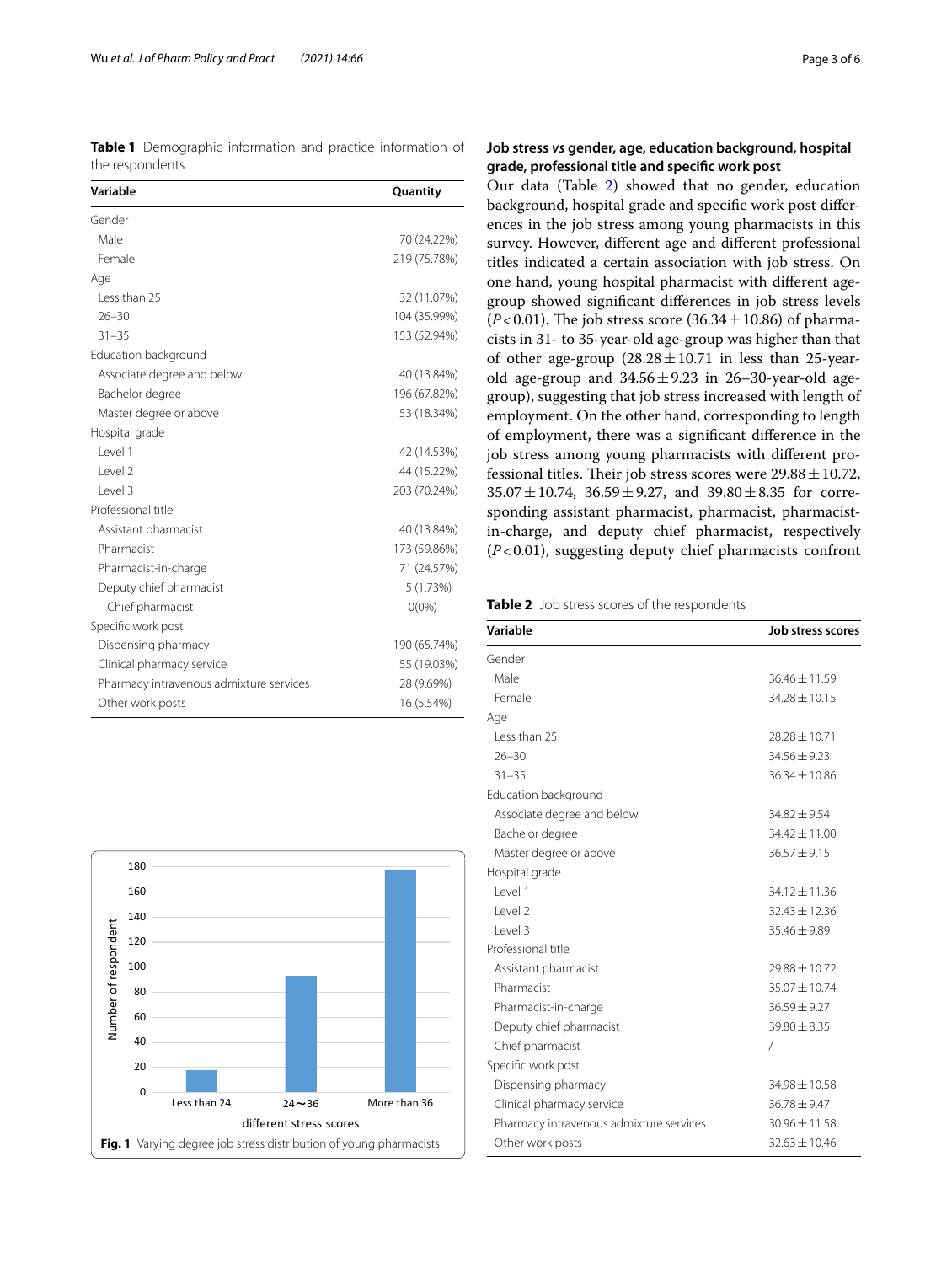more job stress for routine work, as well teaching and research.

#### **Viewpoints of young pharmacists on their profession**

Answers to three questions indicated the viewpoints of the young pharmacists on their profession prospect (Table [3\)](#page-3-0). In general, among 289 respondents, more than 30% of the young pharmacists did not have long-term career plan for their work. And about 60% of young pharmacists were troubled or worried about their job future. More than half of young pharmacists will not choose pharmacist as profession a second time.

Specifcally, more than 70% of pharmacists in the 25–30 age-group were troubled or worried about their career future. All deputy chief pharmacists were troubled or worried about the career future.

More than half of young pharmacists in the 31–35 agegroup would not choose pharmacist as occupation again. And more than 60% of deputy chief pharmacists would not choose the profession of pharmacists any more. All these data suggest that the profession of pharmacists was not a satisfying one for young people under the COVID-19 pandemic.

## **Stress management proposal**

Almost all young pharmacists hoped to improve their professional identity via raising their wages. Half of them hoped that pharmacy managers could organize team activity to release job stress. And about 50% of young fellows wanted to train or study further in order to master more skills to handle with professional transformation and to adapt the changing COVID-19 pandemic world.

# **Discussion**

COVID-19 pandemic signifcantly altered our routine, lifestyle, and stress level across the globe. This study explored the job stress of Chinese young hospital pharmacists during an outbreak of COVID-19 pandemic. The

<span id="page-3-0"></span>**Table 3** Young pharmacists' options on pharmacist profession prospect issues

| <b>Ouestions</b>                                                                 | <b>Options</b>           | Quantity     |
|----------------------------------------------------------------------------------|--------------------------|--------------|
| Do you still have a long-term<br>career plan for pharmacists<br>in the pandemic? | Yes                      | 188 (65.05%) |
|                                                                                  | No                       | 101 (34.95%) |
| How do you see your future?                                                      | Bright and confident     | 62 (21.45%)  |
|                                                                                  | Feel troubled or worried | 177 (61.25%) |
|                                                                                  | Have not considered      | 50 (17.3%)   |
| If you had a chance again,<br>would you still choose<br>pharmacist as a career?  | Yes                      | 126 (43.6%)  |
|                                                                                  | Nο                       | 163 (56.4%)  |

subjects of survey are young pharmacists who usually have been working for less than 10 years. We believe that if the young fellows are under great pressure during the unusual pandemic, it will have an adverse impact on their future career development.

In the past 5 years, a series of medical reform policies and rational drug use specifcations have been issued intensively by the National Health Commission of China. First, the medical insurance payment mode convert (for example, disease diagnosis-related group, DRG) is advanced and currently being applied in medical institution national widely. Generic drugs have been advocated for use by all levels of government. Drug centralized procurement or drug quantity purchase is being executed all over the country [[17\]](#page-4-15). Second, many new practice requirements are proposed to hospital pharmacist, such as controlling the medical expense rise via rational drug use. However, the pharmacist service fee has not yet been implemented despite the appeal for many years in China, meanwhile drug price zero bonus policy in medical institution has been implemented for couple of years. To a certain extent, these policies are absolutely negative bad news for young pharmacists. COVID-19 global pandemic officially declared on March 11, 2020 by the World Health Organization (WHO) furthermore brought about invisible pressure. Many front-line hospital pharmacists cited job stress and fear of the virus infection just like their foreign counterparts  $[18]$  $[18]$  $[18]$ . The COVID-19 pandemic is only the last straw to crush young pharmacists. Under this context, it is not a surprise that this survey showed that more than 60% young hospital pharmacist complained of high job stress and worried their job future during COVID-19 pandemic in China.

Specifcally in this survey, we noted that the job stress increased with their age/professional title. The reasons are complex. In China, professional title in the hospital pharmacy has fve categories, climbing from the bottom of assistant pharmacist through pharmacist, pharmacistin-charge, deputy chief pharmacist, to the top of chief pharmacist. Pharmacists with diferent titles usually have diferent specifc work post responsibility and requirement. At the present medical practice environment, there are more performance assessment indicators and more workload for deputy chief pharmacists, however, their income does not match their contribution correspondingly. Deputy chief pharmacists have to bear teaching and research work, as well as publishing papers to get promotion, which are tough pressure for many young pharmacists. A recent survey found that the COVID-19 pandemic has increased psychological stress among healthcare workers (including pharmacist) with 10 years or more work experiences in a central hospital in China [[19\]](#page-5-0), which is consistent to our results.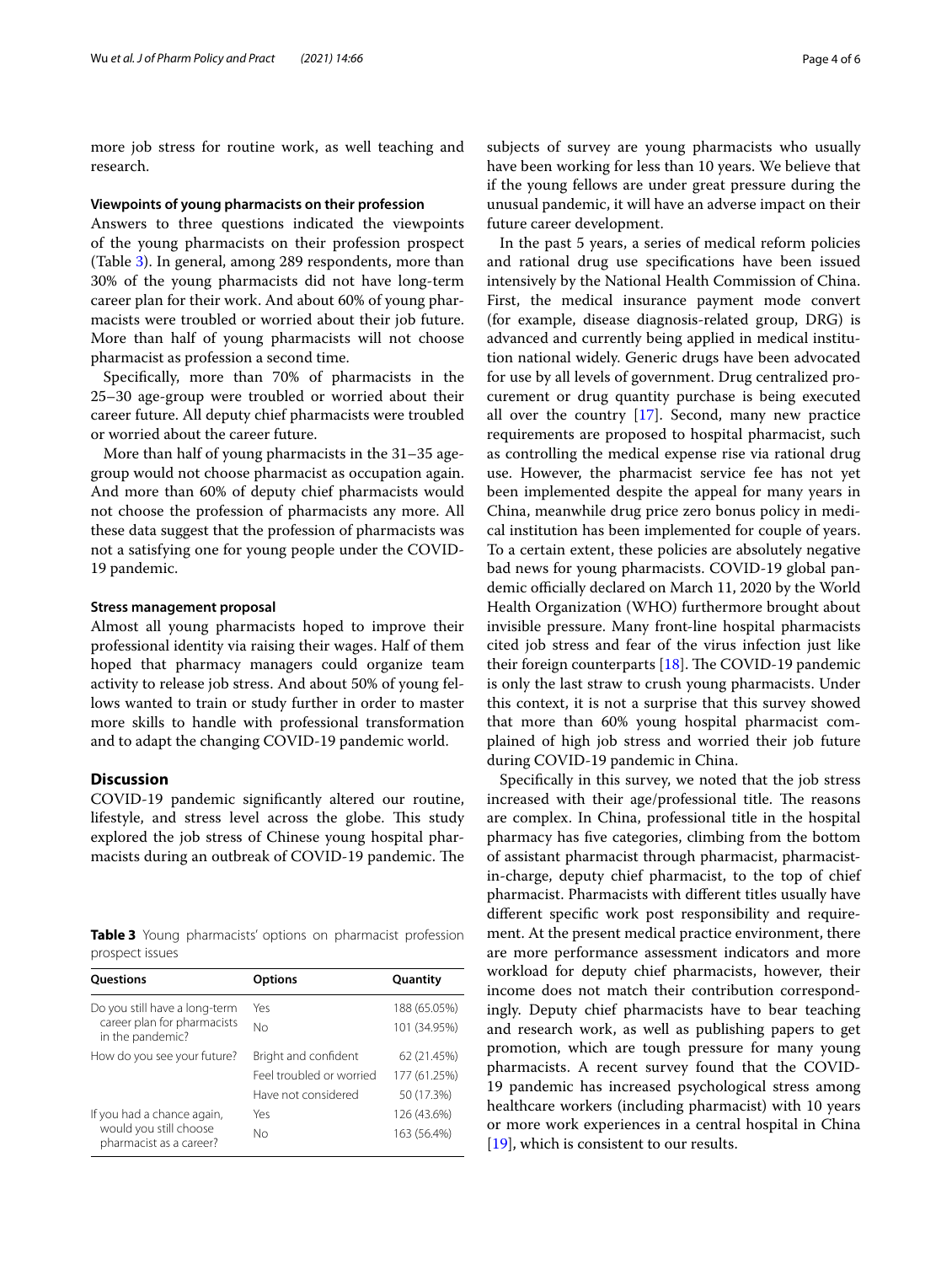Although our data showed that no specifc work post diferences in the job stress among young pharmacists in this survey, 190 young dispensing pharmacists of all 289 young fellows poured out a lot of complaints besides the questionnaire investigation. They confessed that most outpatient pharmacies were equipped with automated dispensary systems, but automation does not efectively reduce the working time of dispensing pharmacists. In addition, since outpatient pharmacy is the fnal stop for hospital process, patients often turn their grievances and anger into complaints and fnally vent their anger on the front-line dispensing pharmacist [[20\]](#page-5-1). Young pharmacists have to bear the pressure of tense doctor–patient relationship [\[21\]](#page-5-2). In China, during the peak period of outpatient service, dispensing pharmacists are required to dispense in short time as soon as possible without any error. It is a great challenge. They fear being complained by patients  $[22]$  $[22]$  $[22]$ . They fear COVID-19 pandemic more and would prefer stay at home on leave without any income.

Therefore, it is of importance for pharmacy managers to help their young fellows in emotion management and release their job stress especially during the COVID-19 pandemic. As 90% of young pharmacists wish to raise salary, hospital pharmacy managers should advocate legislating for pharmacist service fee. Meanwhile hospital pharmacy managers should give their young fellows more opportunities to day-release course study. In general, the contribution of pharmacists in medical service should be recognized and physical and mental health care should be given simultaneously [\[23–](#page-5-4)[25\]](#page-5-5).

The study limitation is that job stress is measured using as a self-reported stress level.

# **Conclusions**

More than half of the young hospital pharmacists feel job stress. Job stress is inevitable. Pharmacy managers should help young fellows to alleviate their job stress and fnally improve their professional social identity.

#### **Acknowledgements**

The authors would like to acknowledge the young pharmacist fellows who participated in this study.

#### **Authors' contributions**

JW and JC are co-frst authors and contributed equally to this work. FX conceptualized the project. JW, JC, MF and YW contributed with data collection. JW and JC contributed equally to data analysis and interpretation. JW, JC and FX contributed with manuscript writing and revision. The fnal version was read and approved by all authors. All authors read and approved the fnal manuscript.

#### **Funding**

This work was supported by the Medicine Guide Program of Shanghai Municipal Science and Technology Commission (grant no. 19411971700), and Shanghai Municipal Clinical Pharmacy Key Discipline Reconstruction Program (grant no. 2018–2020).

## **Declarations**

#### **Competing interests**

No known competing interest to declare.

#### **Author details**

<sup>1</sup> Fengxian Hospital, Southern Medical University, Shanghai, China. <sup>2</sup> School of Pharmacy, Shanghai University of Medicine & Health Sciences, Shanghai, China. 3 Fengxian Mental Health Center, Shanghai, China.

#### Received: 27 April 2021 Accepted: 3 August 2021 Published online: 06 August 2021

#### **References**

- <span id="page-4-0"></span>1. Cao JW, Cai XJ, Zhu YT. Investigation and analysis on pressure sources of pharmacists in central pharmacists of intravenous drug administration. China Rural Med. 2014;22:59–60.
- <span id="page-4-1"></span>2. Wu XM, Yin T, Wang D, Dai TT, Huang Q. Investigation and strategies on occupation state and mental health of young pharmacists in a tertiary general hospital. Chin J Hops Pharm. 2018;38(22):2373–6.
- <span id="page-4-2"></span>3. China Daily. Latest on the COVID-19 pandemic. [http://www.chinadaily.](http://www.chinadaily.com.cn/a/202105/30/WS6091e017a31024ad0babbf9e.html) [com.cn/a/202105/30/WS6091e017a31024ad0babbf9e.html](http://www.chinadaily.com.cn/a/202105/30/WS6091e017a31024ad0babbf9e.html). Accessed 30 May 2021.
- <span id="page-4-3"></span>4. Elbeddini A, Prabaharan T, Almasalkhi S, Tran C. Pharmacists and COVID-19. J Pharm Policy Pract. 2020;13:36.
- <span id="page-4-4"></span>5. Bukhari N, Rasheed H, Nayyer B, Babar ZUD. Pharmacists at the frontline beating the COVID-19 pandemic. J Pharm Policy Pract. 2020;13:8.
- <span id="page-4-5"></span>6. Luo M, Guo L, Yu M, Jiang W, Wang H. The psychological and mental impact of coronavirus disease 2019 (COVID-19) on medical staff and general public. Psychiatry Res. 2020;291:113190.
- <span id="page-4-6"></span>7. Yu JY, Jiang B, Han YL, Liu Y. Investigation of the psychological status of the staff in the pharmacy department of a grade A hospital during the coronavirus disease 2019 epidemic. Chin Pharmacet. 2020;29(8):35–8.
- <span id="page-4-7"></span>8. Chen YZ, Chen XL, Tong RS, Long EW, Li JQ, Xiong X. Construction of the management model of the early psychological preventive medicine under the SARS-CoV-2 epidemic in the pharmaceutical department. Chin J Hosp Pharm. 2020;40(7):734–7.
- <span id="page-4-8"></span>9. Duan JJ, Li GC, Situ B, Tao JH, Deng X, Wu JY, Zhou T, Zheng ZH, Xu F. Survey of career identity and job satisfaction among young hospital pharmacists in Guangdong province. China Afri J Pharm Pharmacol. 2011;5(3):386–9.
- 10. Li H. The effect of mental stress on job burnout of clinical pharmacist. Med J Chin People's Health. 2013;25(8):14–5.
- <span id="page-4-9"></span>11. Shi Y, Xu X, Wang D. Analysis on occupational pressure source of primary hospital pharmacists. Hosp Administ J PLA. 2014;30(3):226–7.
- <span id="page-4-10"></span>12. Zhao J, Zhang XJ, Du SZ. Factors associated with burnout and job satisfaction in Chinese hospital pharmacists. Medicine (Baltimore). 2020;99(35):e21919.
- <span id="page-4-11"></span>13. Wang J, Wei JB, He CZ. Occupational stress and countermeasures of licensed pharmacists in pharmaceutical enterprises. J Chin Pharm Industry. 2013;22(2):10–1.
- <span id="page-4-12"></span>14. Yoo JY, Dutra SVO, Fanfan D, Snifen S, Wang H, Siddiqui J, Song HS, Bang SH, Kim DE, Kim S, Groer M. Comparative analysis of COVID-19 guidelines from six countries: a qualitative study on the US, China, South Korea, the UK, Brazil, and Haiti. BMC Public Health. 2020;20(1):1853.
- <span id="page-4-13"></span>15. Li J, Li Z. Diferences and similarities in clinical pharmacy practice in China and the United States: a narrative review. Eur J Hosp Pharm. 2018;25(1):2–5.
- <span id="page-4-14"></span>16. Wang T, Tang HM, Cai QQ, Liu T, Ou BX, Wang RL, Wu JY, Ren JM, Huang WQ, Xiao H, Zhong Y, Lei L. Investigation on working intensity and pressure of outpatient pharmacists based on real time quantifed wearable device. Chin J Hosp Pharm. 2017;37(23):2400–4.
- <span id="page-4-15"></span>17. Lu SH, Li ZM, Xu F. Helping patients accept generic drugs in China. Patient Edu Counsel. 2021;104:45–6.
- <span id="page-4-16"></span>18. Algunmeeyn A, El-Dahiyat F, Altakhineh MM, Azab M, Babar ZUD. Understanding the factors infuencing healthcare providers' burnout during the outbreak of COVID-19 in Jordanian hospitals. J Pharm Policy Pract. 2020;13:53.